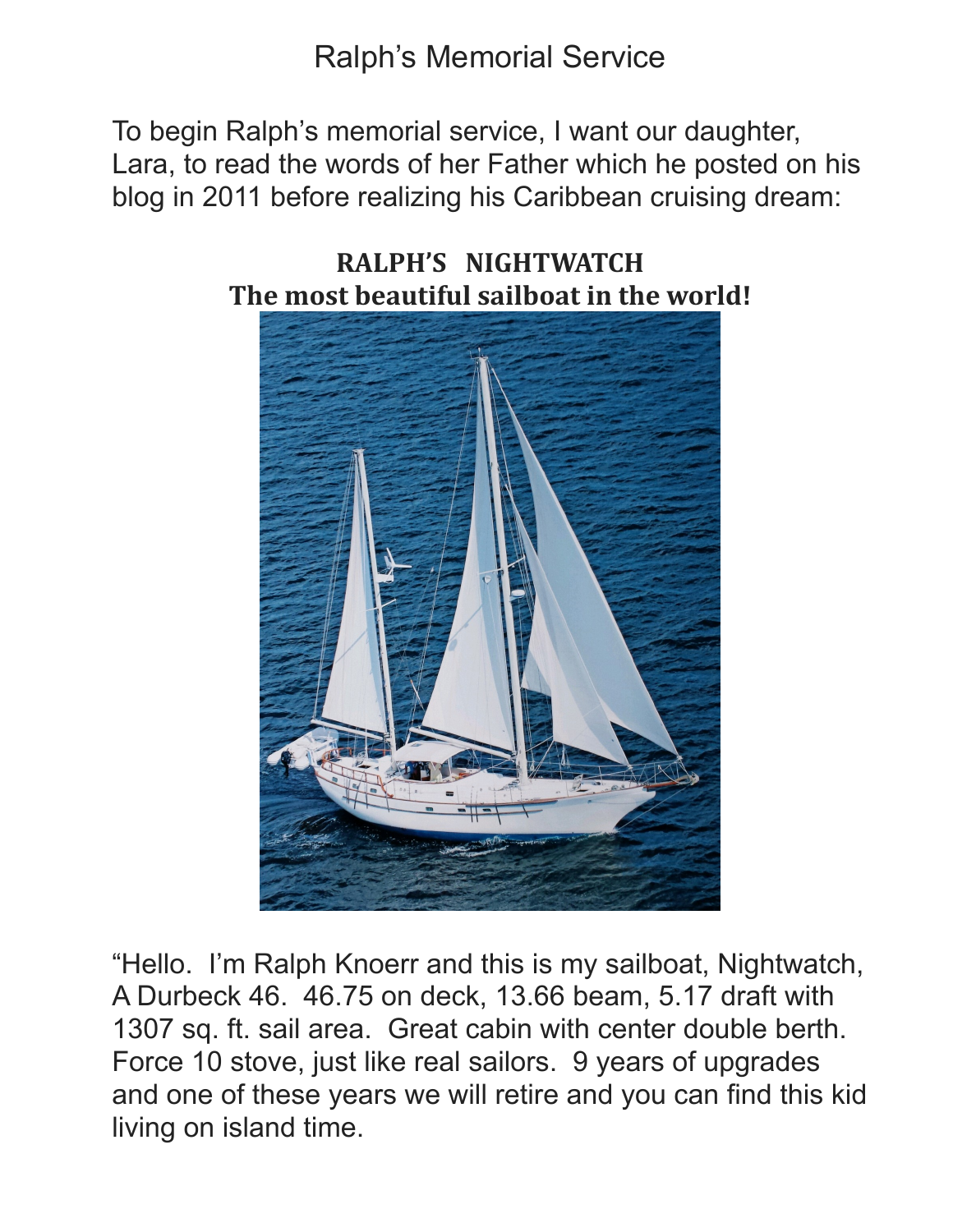I started sailing at 6 years old using my fathers tin fishing boat, an oar as a mast, another as a yardarm and an old throw rug as a sail. My Mother lost her clothes line to the project. Aye she was the scourge of the neighborhood. All the neighbors wanted my Dad to clean that mess out of his boat. That was the first of six boats. The next was a rotten Y-Flyer. Got that one at 12 years old.

That got me to my college days and then to the Navy. That was good for a mid-west lake sailor. Let see that went: college, marriage, Navy, start career, 2 kids and a C-Lark 14. That one got me my first real silver, actually pewter. Again lake sailing, but we were slowly moving south. Number 4 was a Newport 23. Pop-top, port-a-potty, alcohol stove. Had everything but a dishwasher. Yea we raced it also. Got more silver. May have been the only person in the world racing that model boat. Win a race or a series and effect the Ports-Smith rating for the entire fleet! One must always get a bigger boat. Finally to the Gulf of Mexico and a Hunter 27 named Harmony. Pressurized alcohol stove and pressurized water and a marine head, diesel engine - almost yachty.

Life goes on, kids graduate from college, get married and have successful careers in Real Estate and Medical Equipment Sales, and best of all, a super wife who has been my sailing partner for 44 years."

**Chad's Happy Birthday to his Dad on facebook post this June 2:** "Happy Birthday Dad! I'll love you forever for everything you did for us! Super Dad Adventure Dad! Fair winds & following seas forever."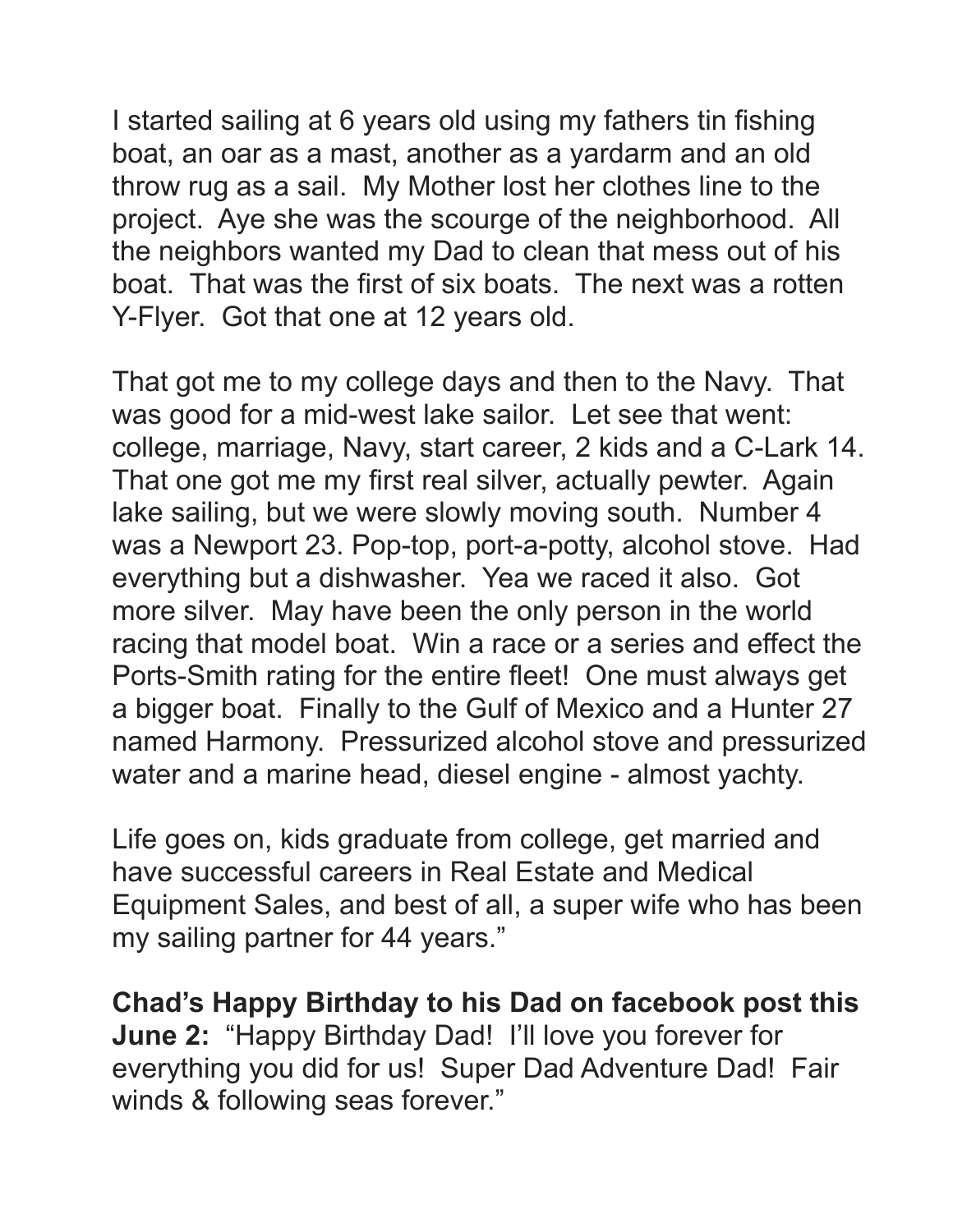**Katherine, my dear sister sent me this & added at the top, "Ralph did this!"**

**"Love your life. Take pictures of everything. Tell people you love them**. **Talk to random strangers**. **Do things that you're scared to do**.

**Many of us die and no one remembers a thing we did. Take your life and make it the best story in the world. Don't waste it"** 

 **- Ralph certainly didn't!**

And I had the privilege of 'going along for the ride' with my dear husband in all his projects and adventures of a lifetime which I NEVER would have done on my own!!!! All was done to completion and perfection! That was my Ralph!

On his 76<sup>th</sup> birthday last year, Jane, my dear sister, wrote a poem about Ralph being drawn to the water, lake, sea, and ocean throughout his life:

"The water it has a voice and those who listen will hear its call:

"Come, come, come here.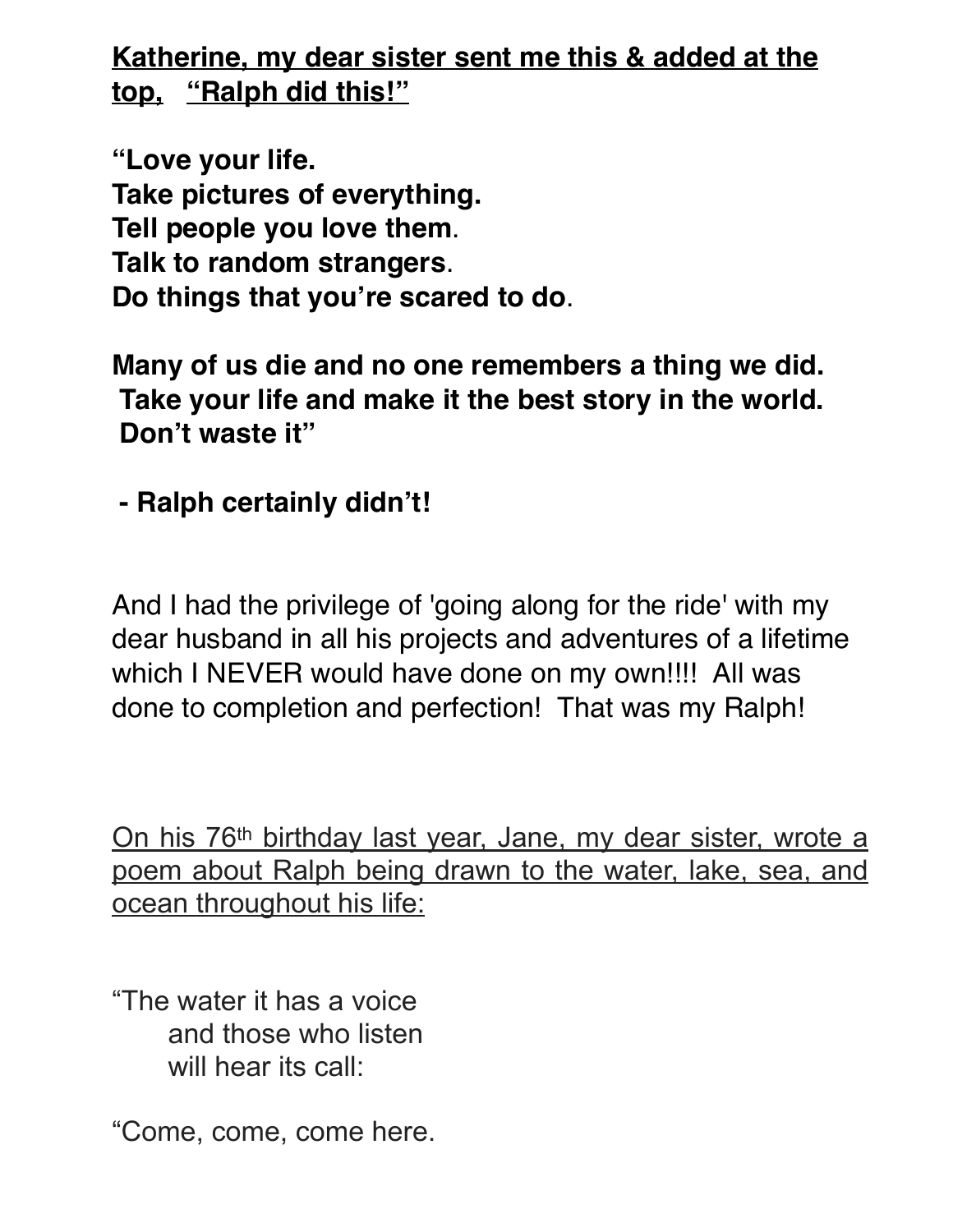Come near." A young boy learns to sail upon a lake and hears the voice.

"Come, come, come here. Come near."

A young naval officer learns to navigate upon the oceans and hears the voice.

"Come, come, come here. Come near."

A husband & father with family to raise upon the land and hears the voice.

"Come, come, come here. Come near."

So with family upon the lakes and Gulf shores he sails and hears the voice.

"Come, come, come here. Come near."

Plans are made and dreams are dreamed while upon these local waters he sails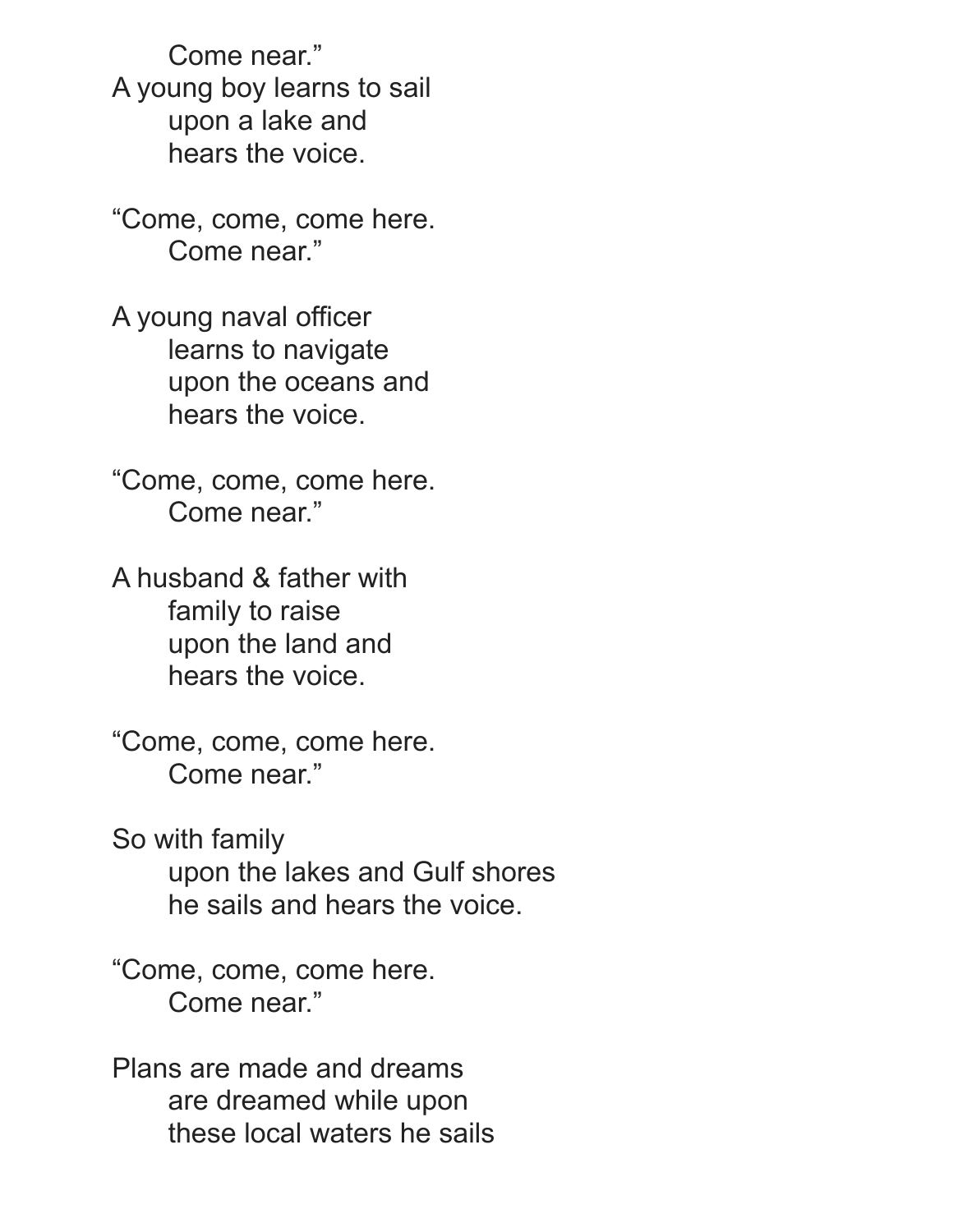and hears the voice.

"Come, come, come here. Come near."

Upon a vessel, "The Nightwatch," house & home he makes upon the Bay and hears the voice.

"Come, come, come here. Come near."

A dream is lived upon the Seas with "Couple-Crew" he sails the Caribbean and hears the voice.

"Come, come, come here. Come near."

To the land at last he returns but near the Sea and hears the voice.

"Stay, stay, stay here. Stay near."

#### **AND SO WE SPREAD RALPH'S ASHES IN HIS BELOVED SEA**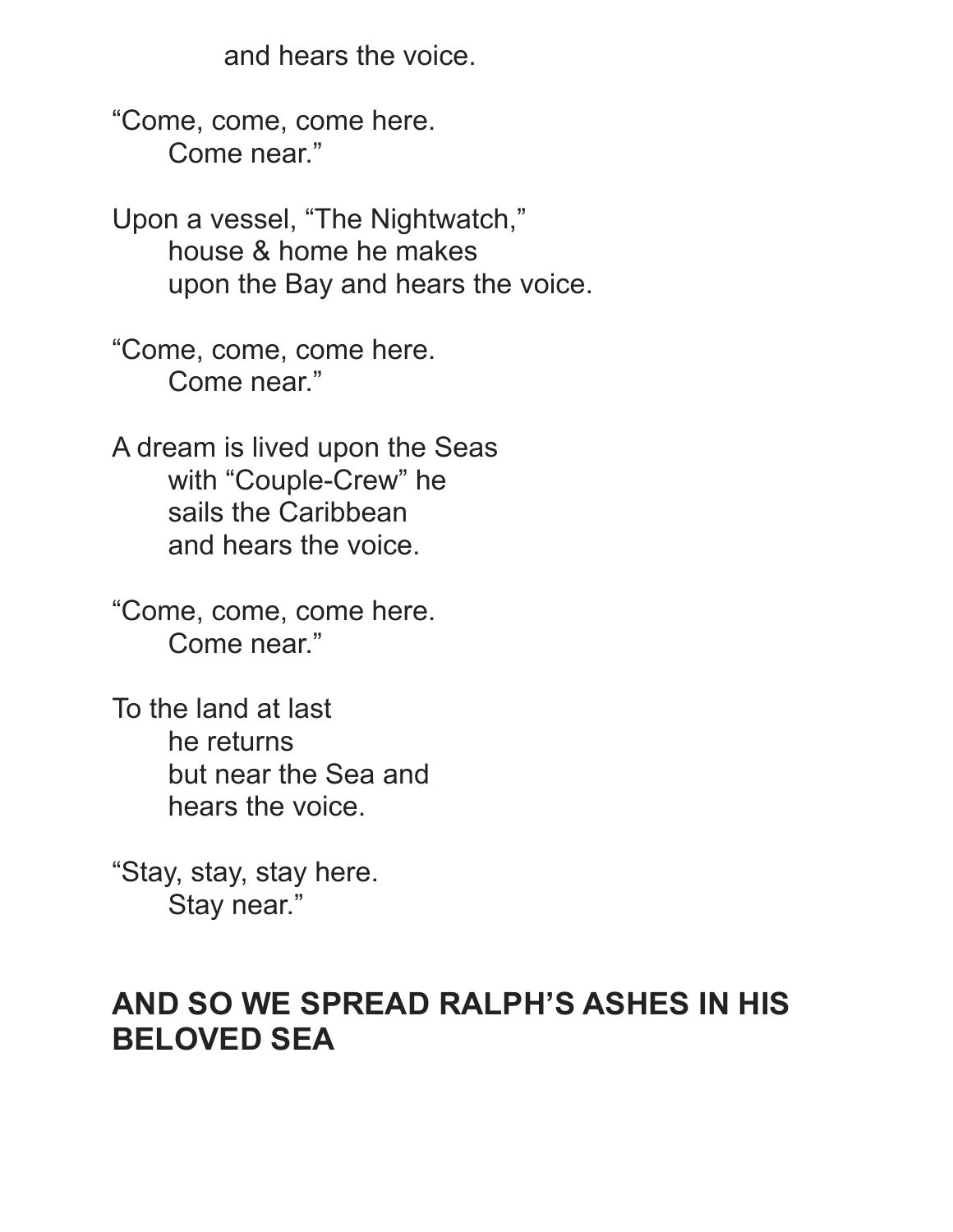LET US PRAY:

Oh my Jesus, you placed Ralph into my life 58 years ago when I was 16 and I am so grateful to you for this faithful loving husband. He walks as all Christians do with the Divine gift of grace through the ultimate sacrifice of your Son for all. Ralph calls Him Saviour as do we. So as His child, we lift up to you, Ralph, your precious child, won for you with the Holy blood of Jesus. We commend him into your arms to be carried into his and all believers' everlasting home – Heaven, where You welcome all your faithful to their true home and eternal rest.

For we are all pilgrims on a journey and "Heaven is our home."

We ask, as we do all things, in the name of Jesus, giving all praise and glory to the Father, Son, and Holy Spirit. Amen.

**MARY'S GOODBYE** (PAULA, MY DEAR YOUNGEST SISTER, WROTE THIS AS I SHARED WITH HER SOME OF OUR MOMENTS ON RALPH'S LAST DAY WITH ME, JUNE 1 BEFORE HIS BIRTHDAY, JUNE 2)**:**

"Even Beyond the Cross"

I believe, Lord, that your love, which was so evident for me, through the cross,

goes even beyond that still, surrounding me now in my loss.

May the blessed times of Ralph and my life together come foremost to my mind,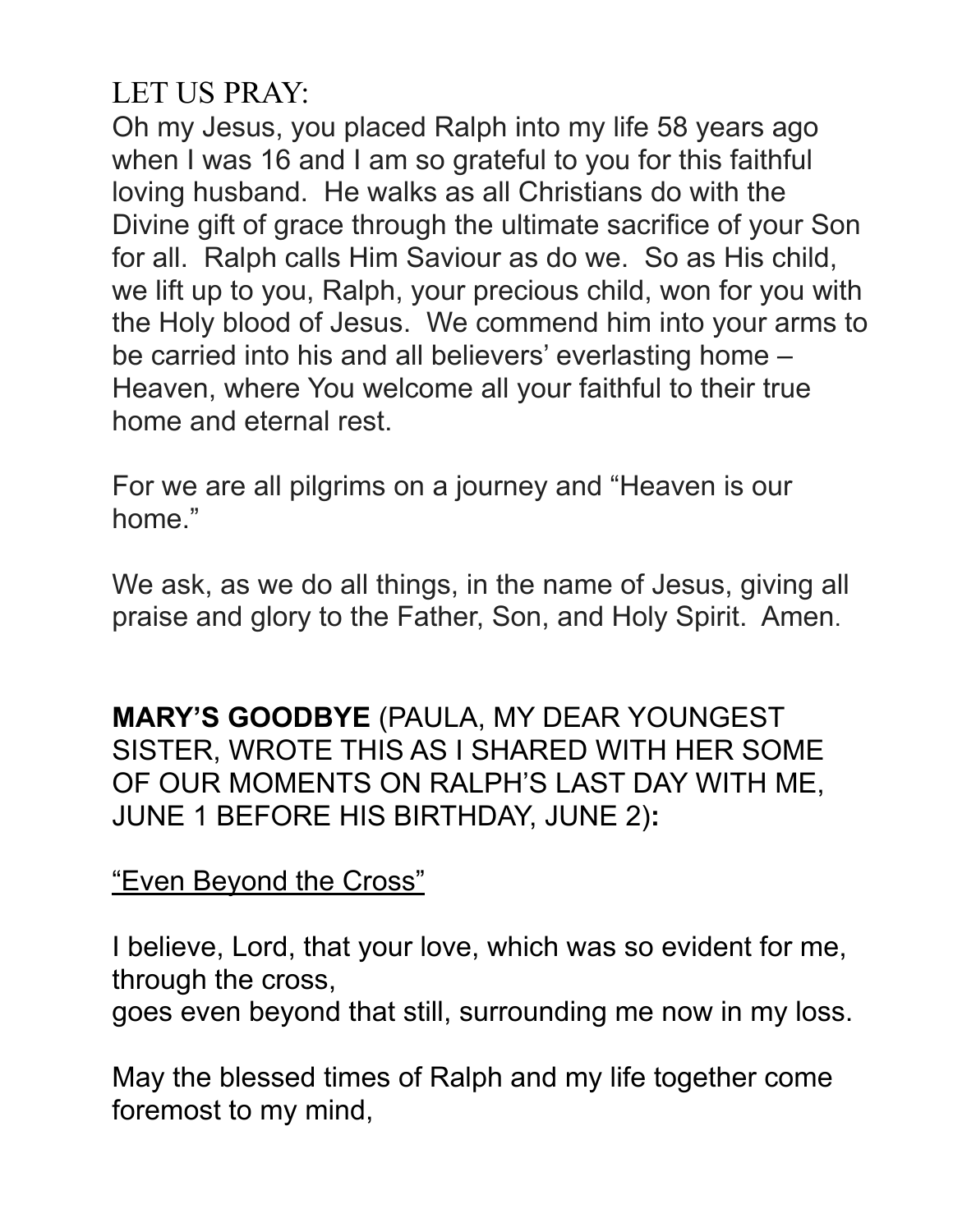remembering that your perfect love was always with us and, thereby, intertwined.

Thank you that we worshiped together, believing our lives were in your hands.

You taught us of love and forgiveness—those being your greatest commands.

You understood our weaknesses, though, and gave to us both of your grace.

Thank you that, at the right time, I'll join Ralph again in your heavenly place.

Just as you told your disciples in their boat, 'Let's cross over to the other side,'

thank you for having brought Ralph to your safe harbor, eternally there to abide.

Thank you for his 'heart,' that moved him to kiss me in the elevator that day,

and that he knew I was planning his birthday celebration, sharing my love in that way.

You say in your Word we're to rejoice in you always and again, you say, rejoice.

So I thank you, Jesus, for your steadfast love; and to you, I lift up my voice . . . .

"What a beautiful name it is, the name of Jesus!"

Ralph believed John 14:6,

"Jesus answered 'I am the way and the truth and the life. No one comes to the Father except through me."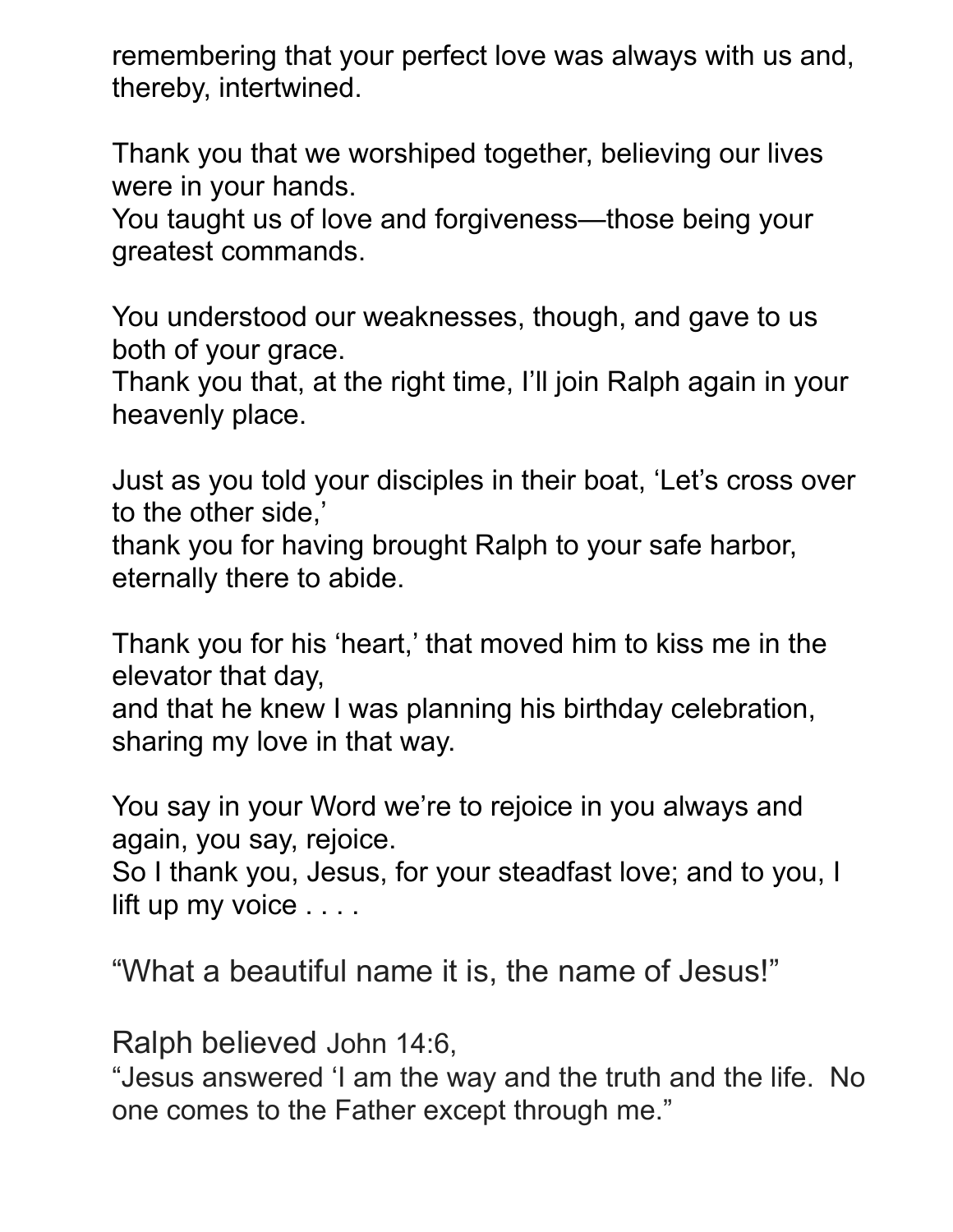Please join us in singing the one song Ralph requested at his memorial service:

### **What A Beautiful Name It Is**

You were the Word at the beginning One With God the Lord Most High Your hidden glory in creation Now revealed in You our Christ

What a beautiful Name it is What a beautiful Name it is The Name of Jesus Christ my King

What a beautiful Name it is Nothing compares to this What a beautiful Name it is The Name of Jesus

You didn't want heaven without us So Jesus, You brought heaven down My sin was great, Your love was greater What could separate us now

What a wonderful Name it is What a wonderful Name it is The Name of Jesus Christ my King What a wonderful Name it is Nothing compares to this

What a wonderful Name it is The Name of Jesus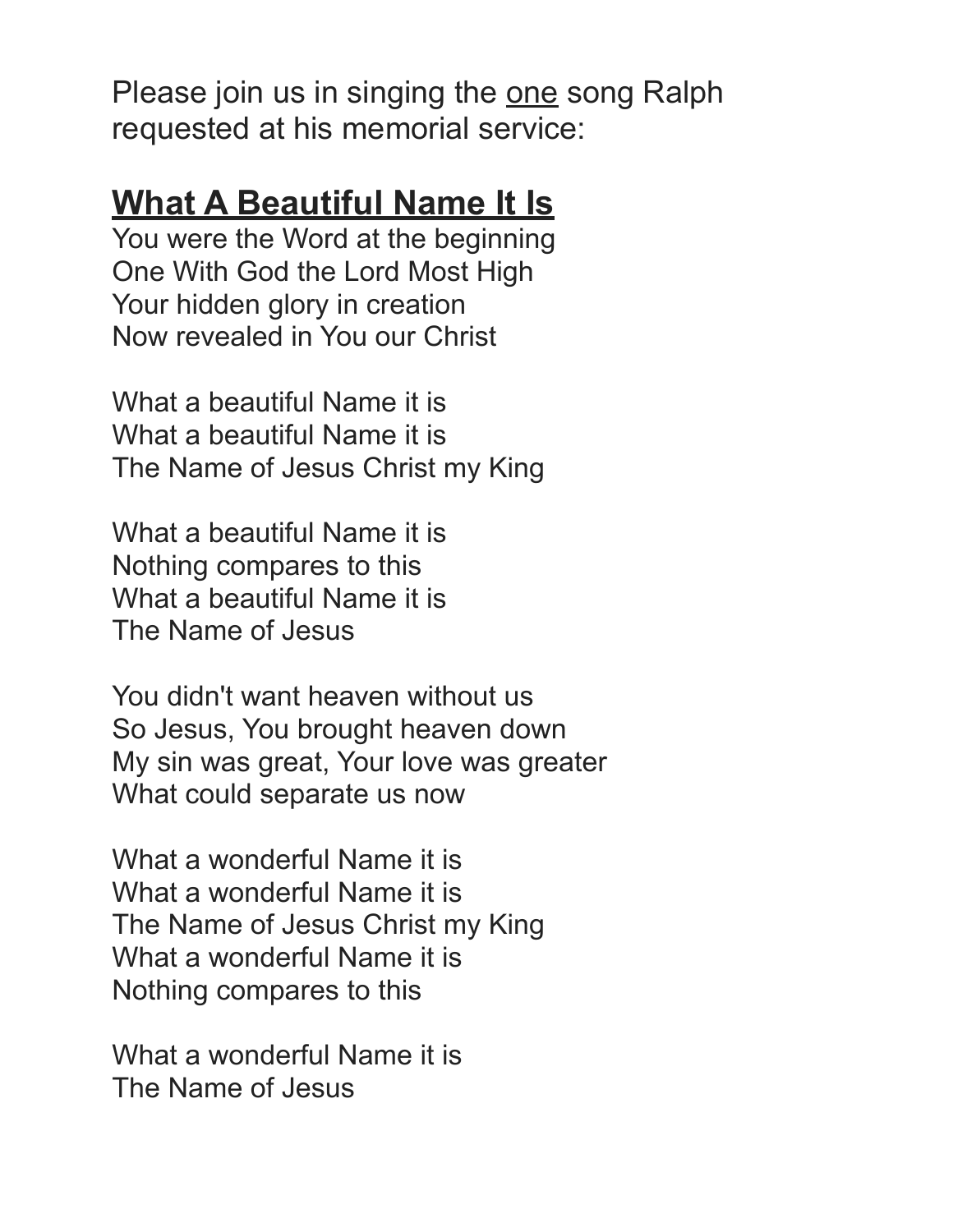What a wonderful Name it is The Name of Jesus . . . .

How sweet is your name, Lord, how good You are Love to sing in the name of, love to sing of who you are.

Death could not hold You, the veil tore before You You silenced the boast, of sin and grave

The heavens are roaring, the praise of Your glory For You are raised to life again

You have no rival, You have no equal Now and forever, God you reign

Yours is the Kingdom, Yours is the glory Yours is the Name, above all names

What a powerful Name it is What a powerful Name it is The Name of Jesus Christ my King What a powerful Name it is Nothing can stand against What a powerful Name it is The Name of Jesus

You have no rival, You have no equal Now and forever, God you reign

Yours is the Kingdom, Yours is the glory Yours is the Name, above all names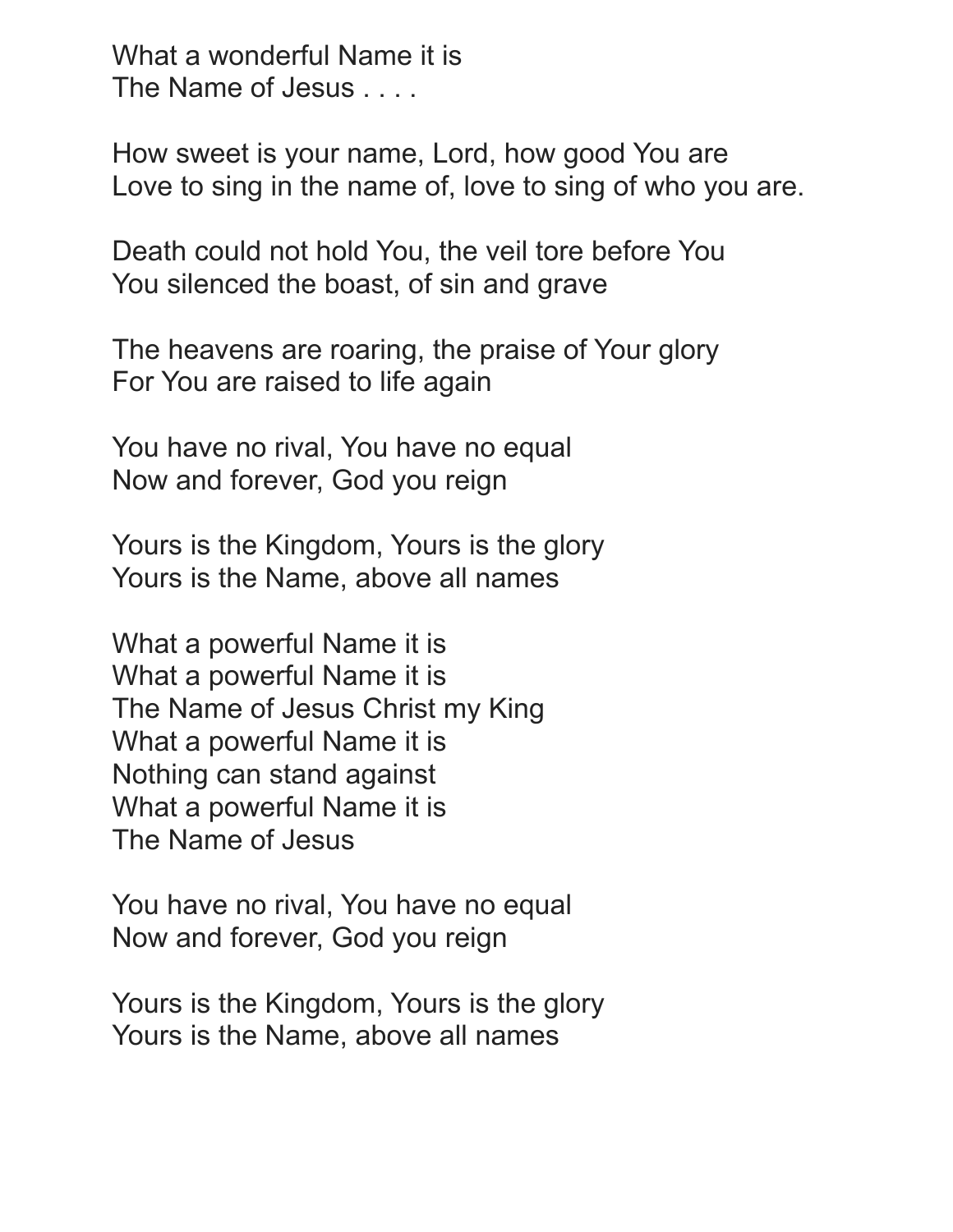What a powerful Name it is What a powerful Name it is The Name of Jesus Christ my King

What a powerful Name it is Nothing can stand against What a powerful Name it is The Name of Jesus

What a powerful Name it is The Name of Jesus What a powerful Name it is The Name of J-e-s-u-s!

#### **RALPH'S GOODBYE:**

Love to my dear wife, life partner, sailing mate and cocaptain! Your loving Husband, Ralph, The Great!

Love to my dearest daughter Lara, and great IT man, Anas, and talented, awesome, kind, beautiful, granddaughter, Laila! Your loving Dad, Father-in-law & Grandpa

Love to my dear son Chad, sweet kind Jennifer, and lovable Ferguson & Zeke! Your loving Dad, Father-in-law & Grandpa

Love to my dear sisters-in-law, Kay, Katherine, Jane, and Paula, and their husbands and children! Your loving Brotherin-law & Uncle

Love to my good sailing friends! Your sailing buddy, Ralph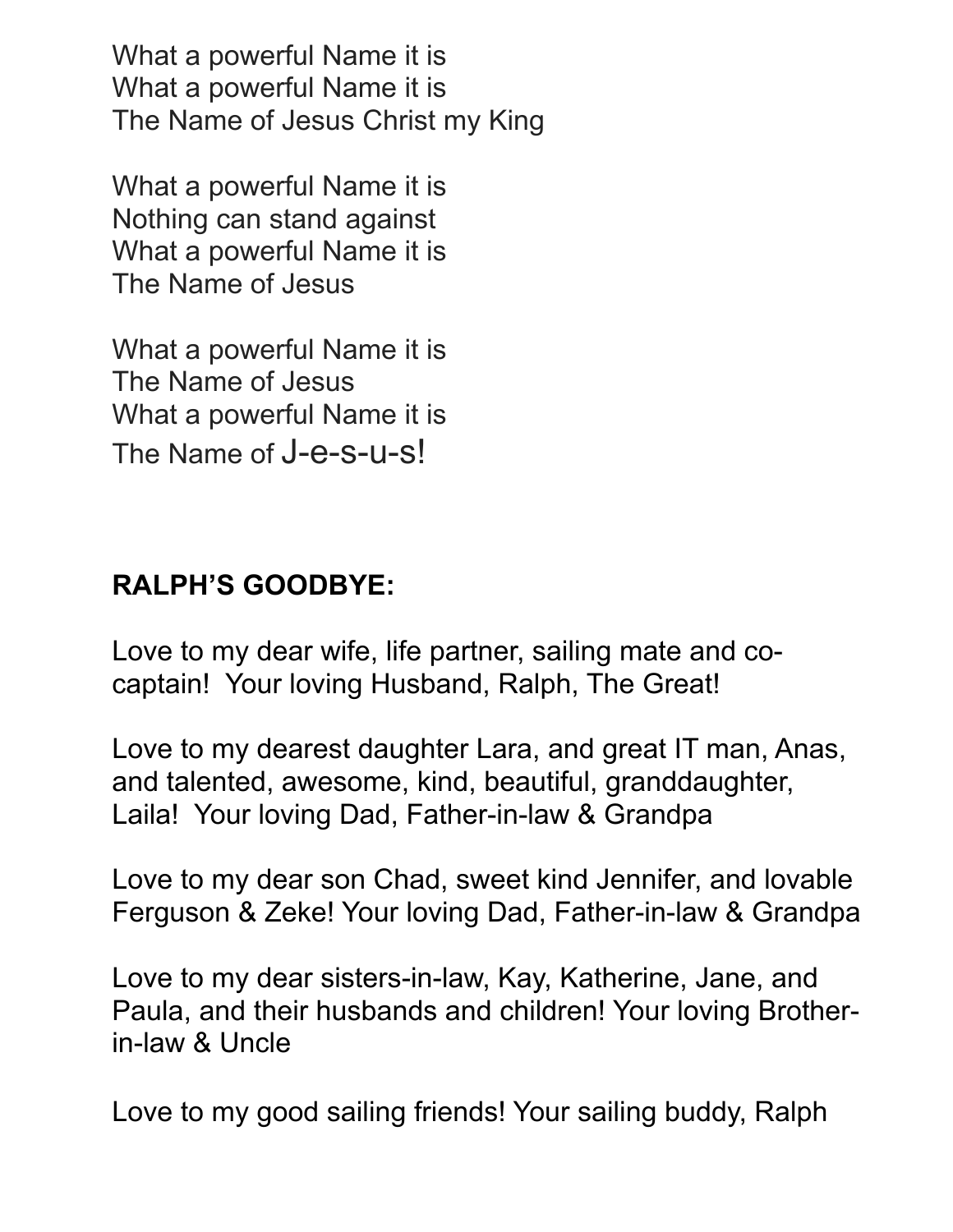## See you all again in Heaven with Jesus I pray!

# (My choice) **I can only imagine**

I can only imagine What it will be like When I walk by your side . . .

I can only imagine What my eyes will see When your face is before me.

I can only imagine I can only imagine

Surrounded by your Glory What will my heart feel Will I dance for you Jesus? Or in awe of you be still?

Will I stand in your presence, to my knees will I fall? Will I sing Hallelujah?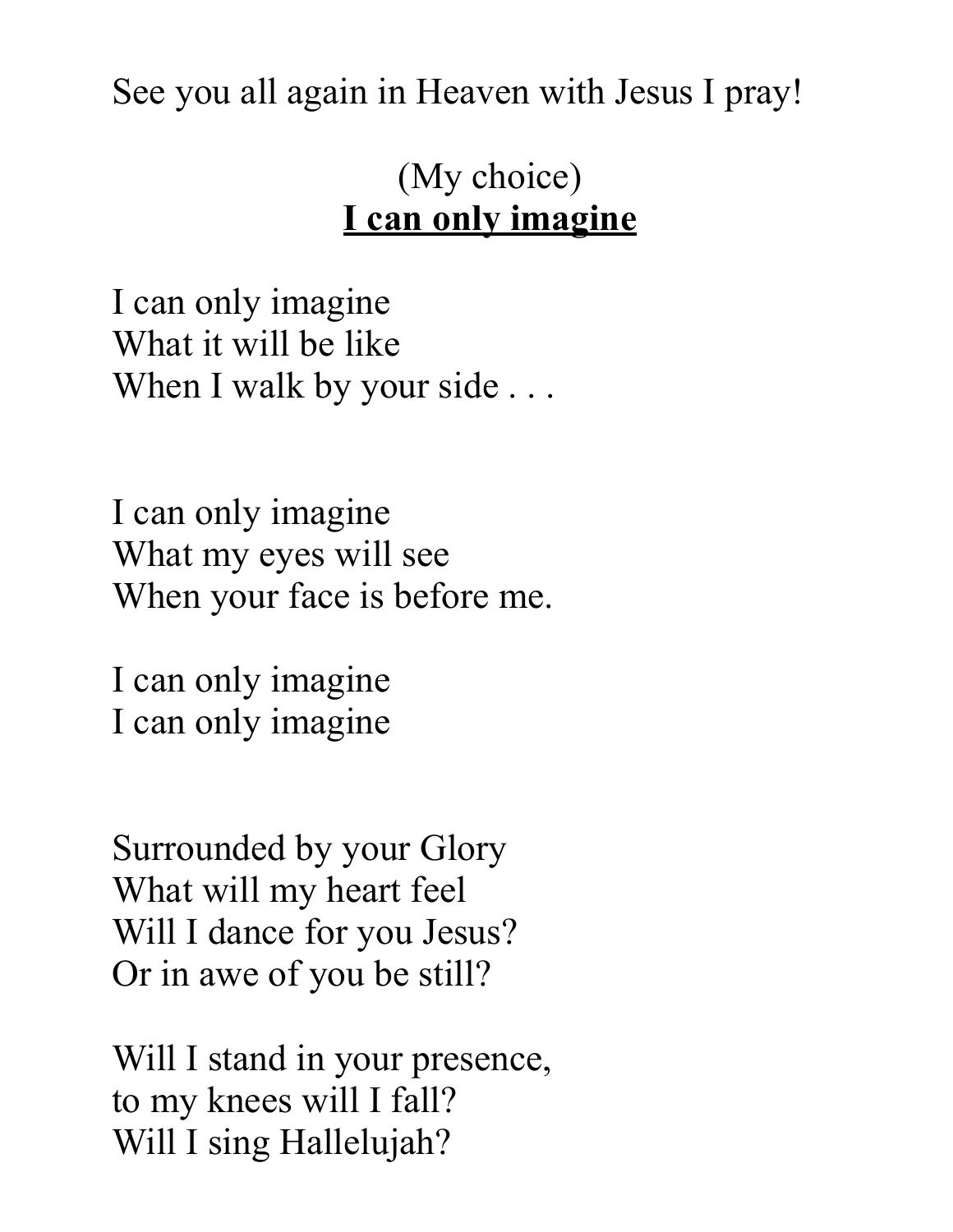Will I be able to speak at all?

I can only imagine I can only imagine

I can only imagine When that day comes When I find myself standing in the Son!

I can only imagine When all I will do, Is forever, forever worship you!

I can only imagine I can only imagine

Surrounded by your Glory What will my heart feel? Will I dance for you Jesus? Or in awe of you be still?

Will I stand in your presence, Or to my knees will I fall? Will I sing Hallelujah?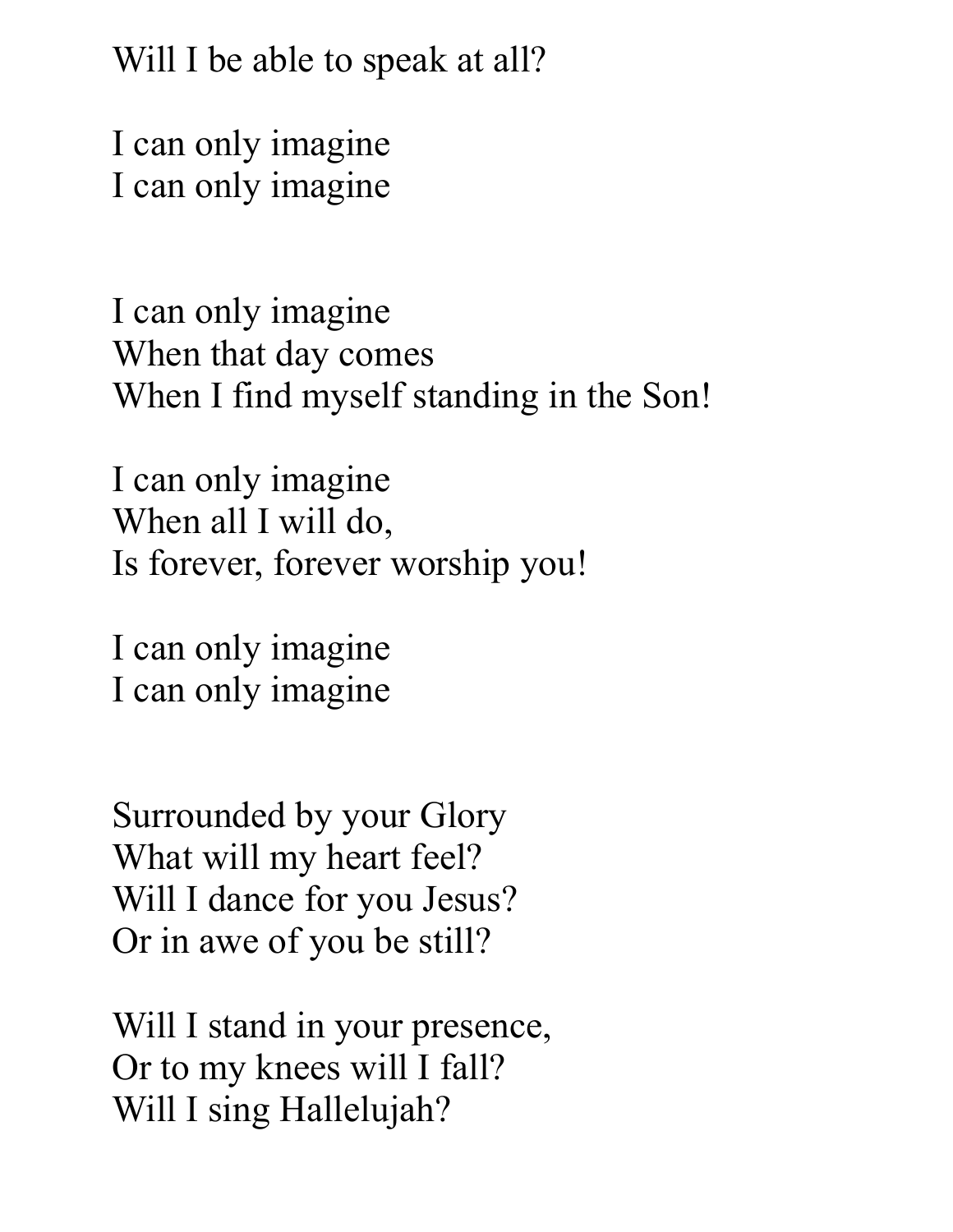Will I be able to speak at all?

I can only imagine. Yeah!!! I can only imagine. Yeah!!! Yeah!!! Yeah!!!

Surrounded by your Glory What will my heart feel? Will I dance for you Jesus? Or in awe of you be still?

Will I stand in your presence, Or to my knees will I fall? Will I sing Hallelujah? Will I be able to speak at all?

I can only imagine. Yeah!!! I can only imagine. Yeah!!! Yeah!!! I can only imagine. Yeah!!! I can only imagine. I can only imagine.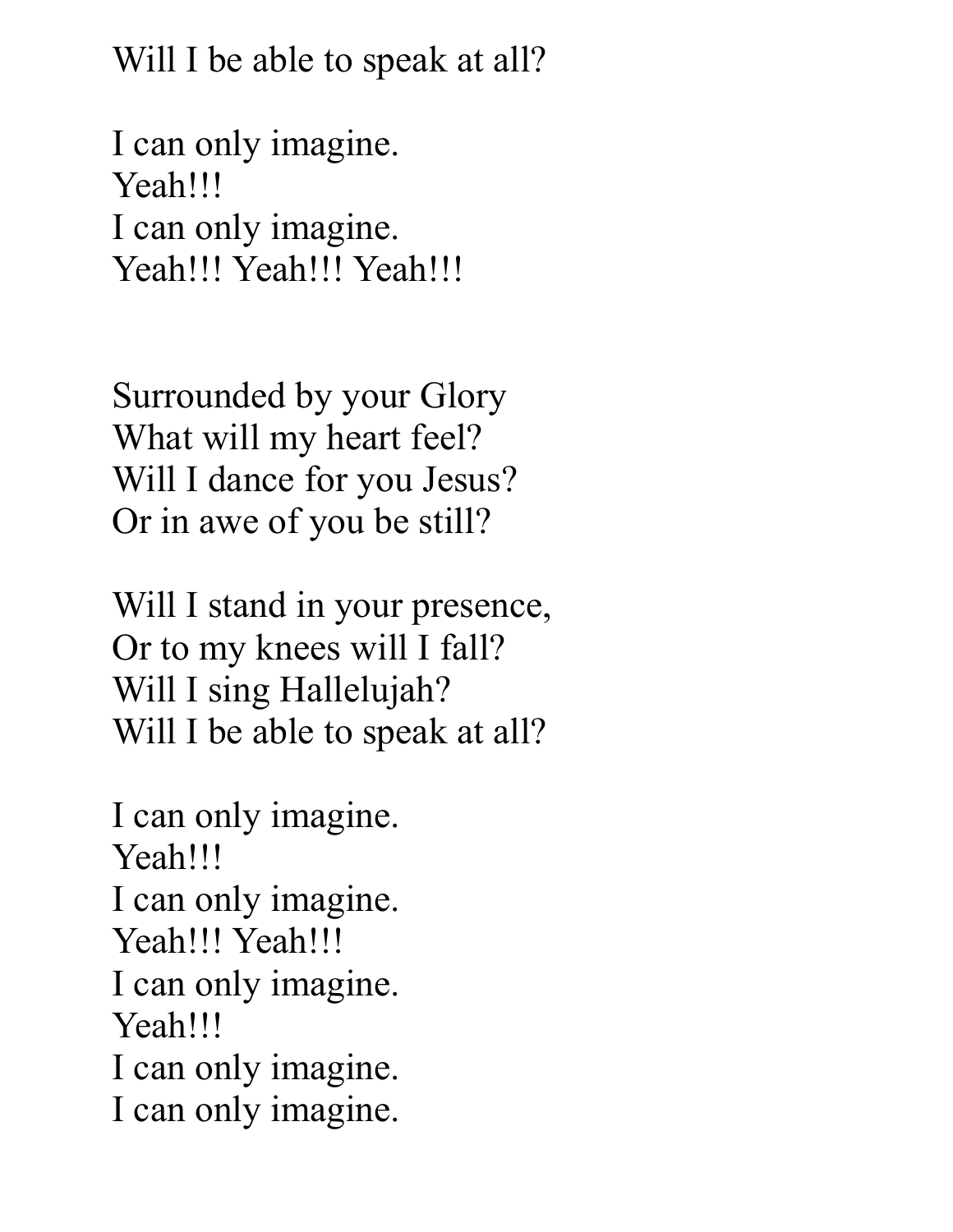I can only imagine.

I can only imagine. When all I will do Is forever, forever worship you!

I can only imagine.

# **Ralph doesn't have to imagine anymore-he knows!**

\*\*\*\*

I want to thank everyone for coming to celebrate Ralph's life. He was a wonderful, kind, good husband to me and father to our children and grandpa to our granddaughter and granddogs and took me on such great adventures of a lifetime. I cannot thank him enough and will miss him so terribly but I am also thankful to Jesus for having mercy on him and me so that we could be together when Jesus took him home and Ralph did not have to live through a long time of suffering. One minute he was with me-and the next, at the blink of an eye, he was gone to Heaven. Inscribed on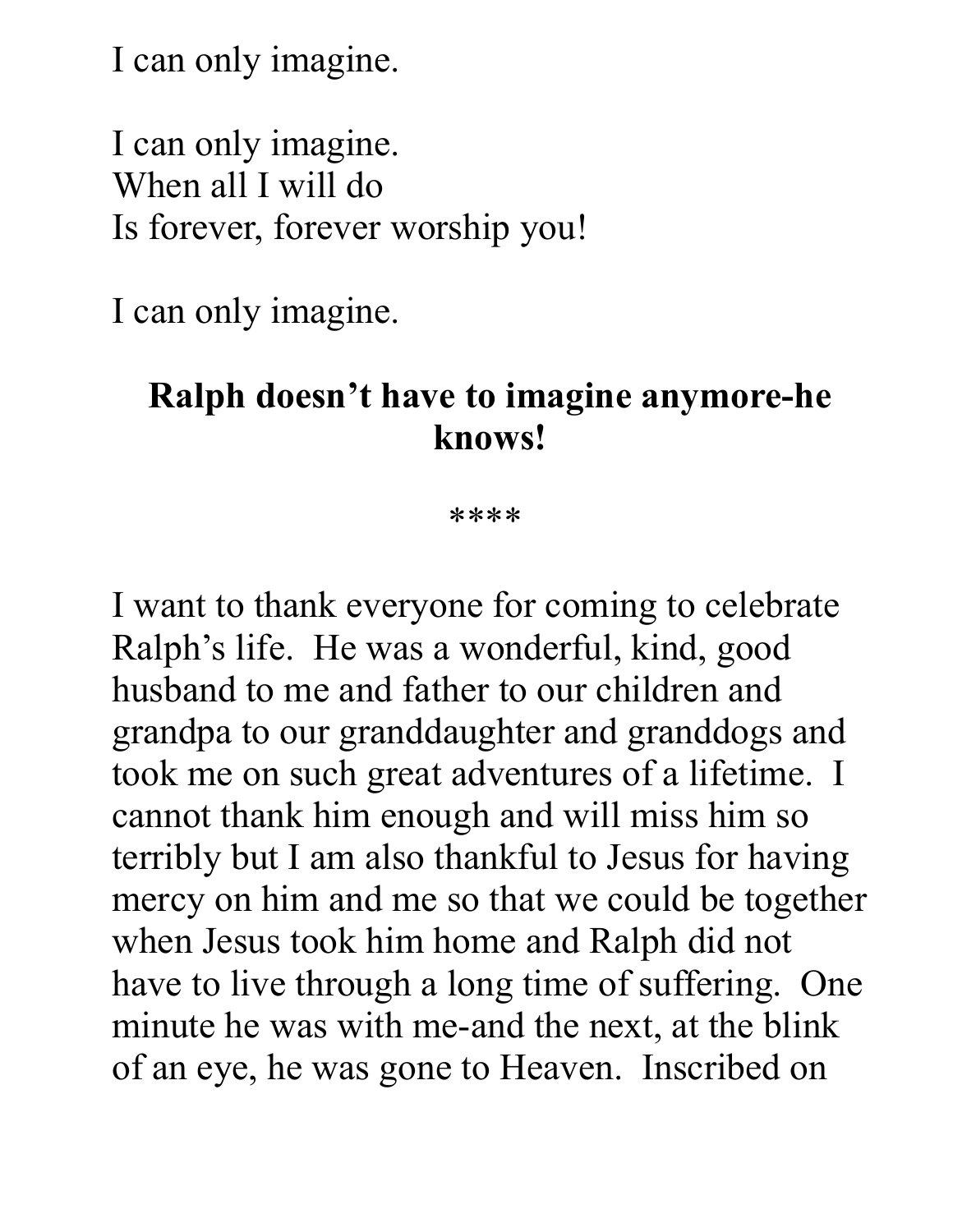our wedding rings & my heart – "to RAK all my love forever MLK".

**\*\*\*\***

Ralph and I invite everyone to have a light lunch at Chad and Jennifer's home when we dock.

We also invite you tonight, Friday, to meet us at **4:45 p.m.** at our favorite restaurant for dinner-Ralph's and my treat and drinks on us!:

**Middle Grounds Grill 10925 Gulf Blvd., Treasure Island, FL 33706**

**(We have a room in the back reserved. Ask for the Ralph Knoerr party. See you all there to celebrate Ralph's life! And if anyone would like to share some of their special memories of my dear Ralph with us at the dinner, I would love that. Mary)**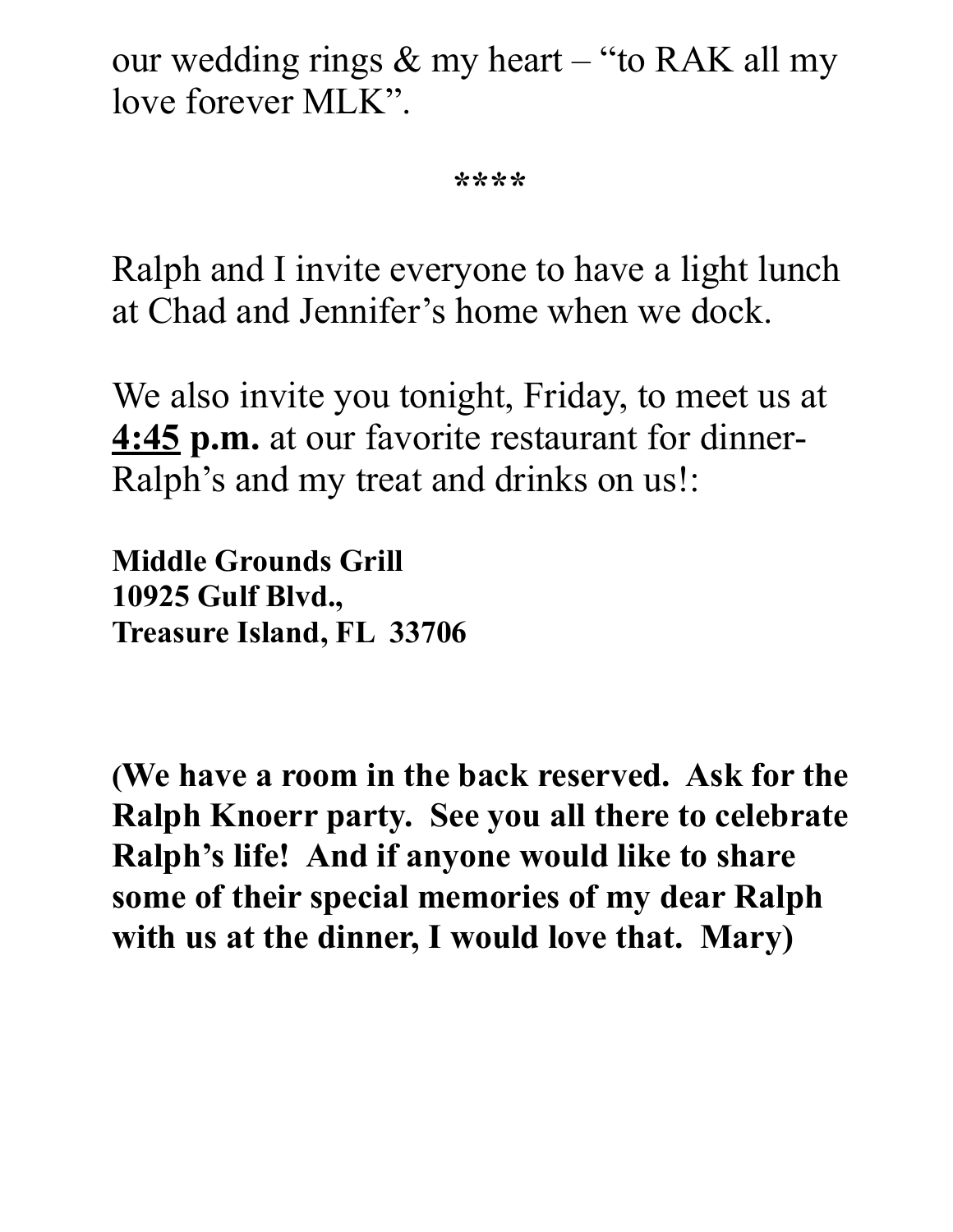### **SCHEDULE OF RALPH'S MEMORIAL SERVICE & CELEBRATION**

#### **MEMORIAL SERVICE**

**Friday, July 16**, (weather permitting) meet at Chad's House:

TIME: **10 A.M.**

#### PLACE: **11655 5th. Street East Treasure Island, FL 33706**

Come around to the back to board "War Chant" and take a tour of Chad's boat.

IF WEATHER NOT GOOD ON **JULY 16**, WILL GO OUT SATURDAY, **JULY 17** SAME PLACE, SAME TIME